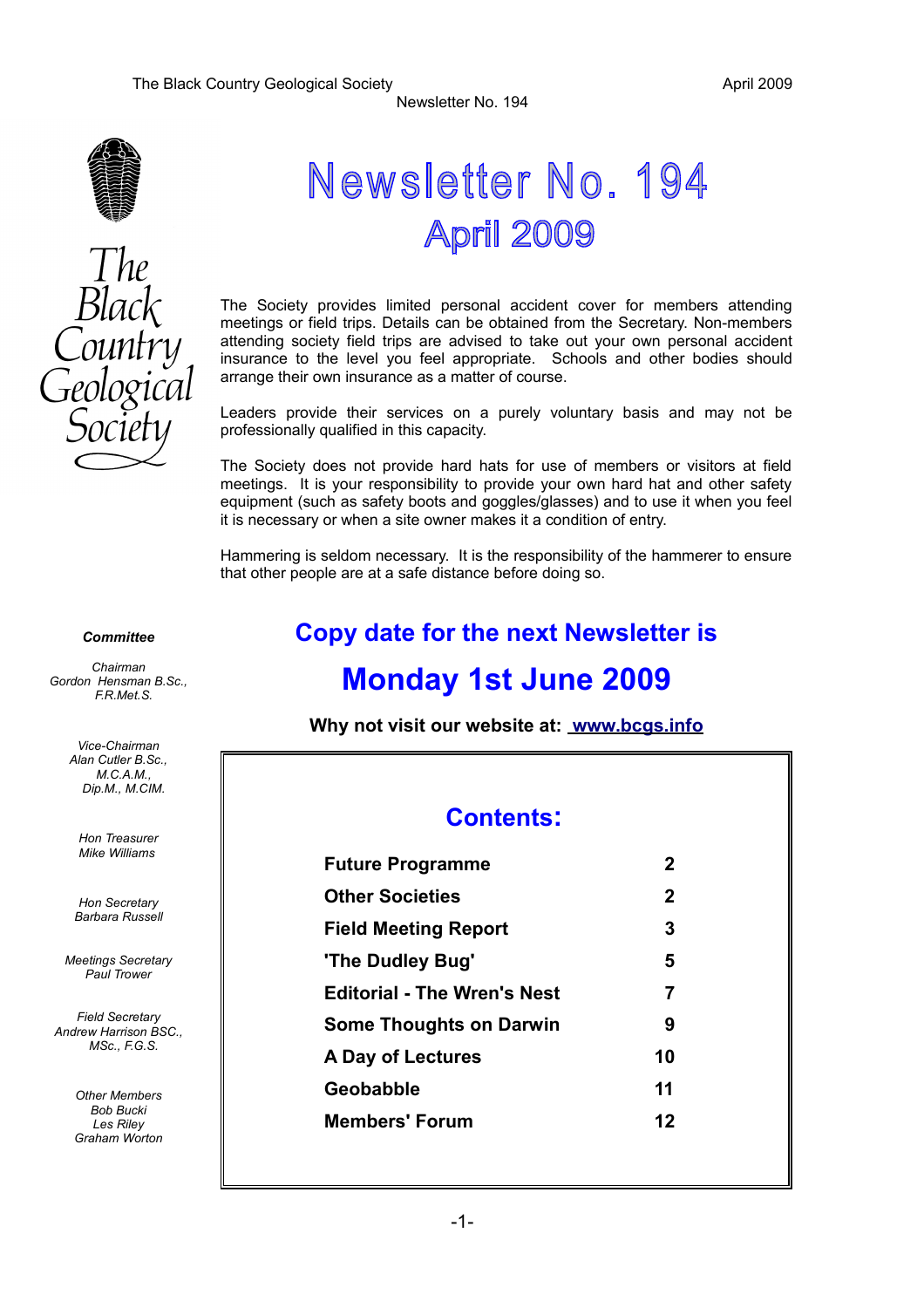#### **Future Programme**

#### **Lecture meetings are held at Dudley Museum & Art Gallery, St James's Road, Dudley, DY1 1HU. Tel. 01384 815575. 7.30 for 8 o'clock start unless stated otherwise.**

**Saturday 25th April 2009 (***Field meeting)* **Abberley Hills and Shavers End Quarry. Led by Dr Peter Oliver.** Meet at 10:30 at Shavers End Quarry with a sandwich lunch in the Manor Arms pub, Abberley. After lunch there are a number of possibilities: Climb Abberley Hill to see the Haffield Breccia or Walsgrove Hill for the view, or on to Southstone rock or a combination of these depending on time. Other possibilities: Shelsley Beauchamps church and Abberley clock tower. Walking boots and waterproofs required.

**Monday 27th April 2009 (***Indoor meeting)* **The Galapagos Islands. Speaker: Andy Harrison.** Andy, our field meetings secretary, will talk to us about his recent trip to the Galapagos Islands (Galapagos is Spanish for tortoise), which were so important to Darwin's theory of Evolution by Natural Selection.

**Sunday 31st May 2009 (***Field meeting)* **Castleton Field Trip led by Chris Arkwright.** Meet at 10.30 on the abandoned road, close to the entrance to Blue John Mine GR: SK131 833. Finish ~4.00pm. Looking at the Namurian shales and sandstones in the Mam Tor landslide back scarp, comparing the different reef facies in the Dinantian Limestones in Windy Knoll and down Winnats Pass, then to Treak Cliff Cavern for packed lunch (undercover if wet), before visiting Odin's rake to look at evidence of mineralisation and mining and finally walking up the abandoned road pointing out features of the landslip and explaining current monitoring techniques. Bring packed lunch, hard hats and suitable clothing and footwear. Toilets and refreshments are available at Treak Cliff Cavern at lunchtime.

**Saturday 27th June 2009 (***Field meeting)* **Return to the Brymbo Fossil Forest. Led by Prof Jacqui Malpas.** Joint with the NSGAA. Prepare to do some geoconservation work. Details to be confirmed.

*Andrew Harrison, Gordon Hensman*

# **Dudley Rock and Fossil Festival**

This will take place on **Saturday 19th & Sunday 20th September 2009** at Dudley Concert Hall and Dudley Museum & Art Gallery on St. James's Road, Dudley. It will be open from 10am-5pm on Saturday and 10am-4pm on Sunday. £1 entrance fee per person.

**In the Concert Hall:** exhibitors from the world of geology, including superb fossil and crystal displays, gems, cut stones, jewellery; face painting, fossil casting and craft activities; a Birds of Prey Display and a T. Rex skull! **In the Museum and Art Gallery:** new dinosaur material, a Darwin exhibition, geologically inspired art and poetry, lab activities, a lecture programme... *Further details can be obtained from Dudley Museum & Art Gallery on 01384 815575.* **Volunteers will be needed for the BCGS stand at the event.**

# **Other Societies**

#### **Geological Society: West Midlands Regional Group**

**Tuesday 21st April 2009:** Dome Lecture Theatre (Birmingham University, Geology Department), 6.30pm.Clive Barnwell: Waterman Group: Offshore Geotechnics.

For further details contact the Secretary: Adrian Jones Tel:0121746 5724 e-mail: [adrian.a.jones@uk.mwhglobal.com](mailto:adrian.a.jones@uk.mwhglobal.com)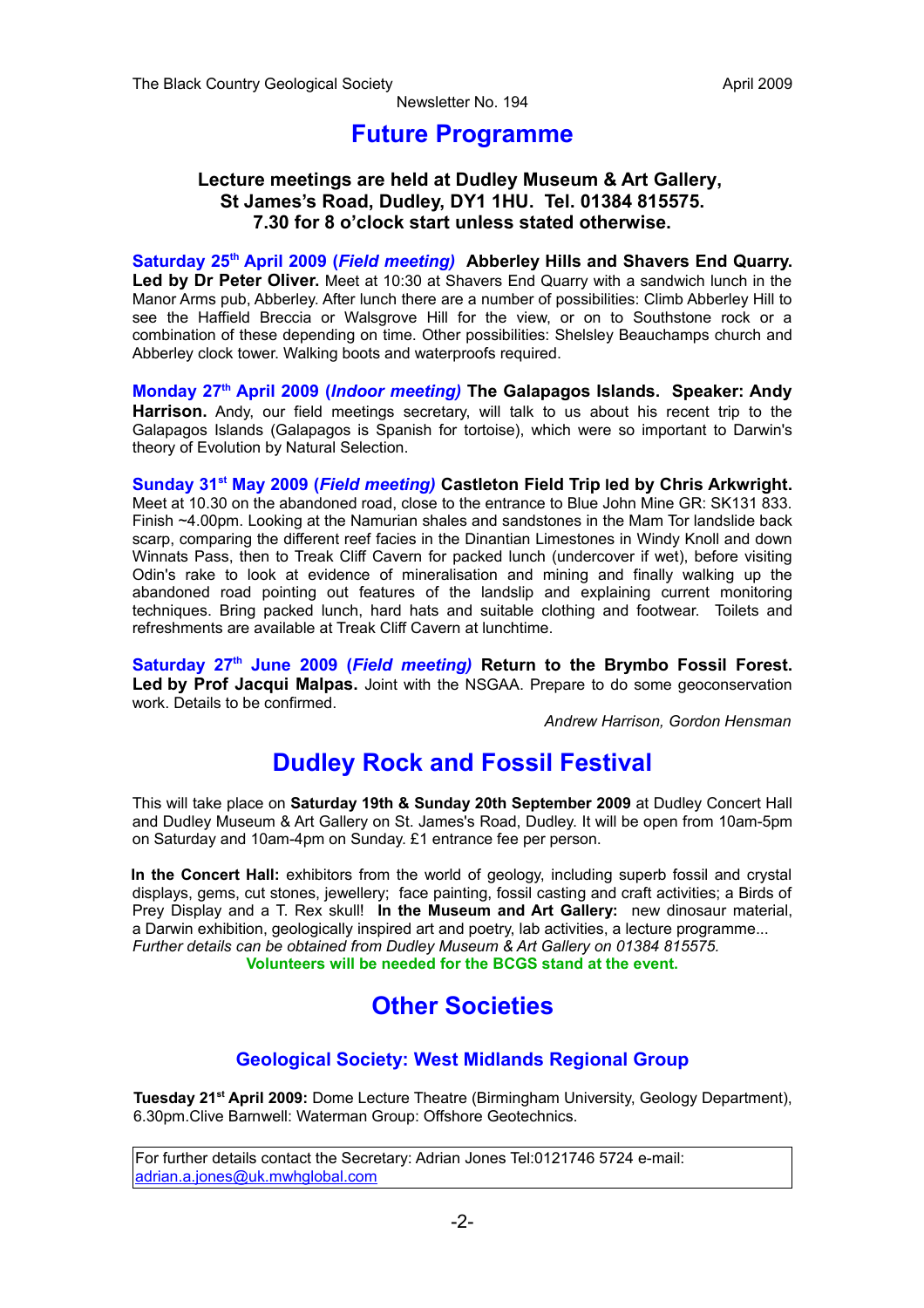#### **North Staffordshire Group of the Geologists' Association**

**Wednesday 22nd April:** *Downstairs (and Upstairs) at the Potteries Museum, Hanley*. Leader Don Steward. Meet in foyer at 2.00pm. Due to restricted space in the geology store, limited to 10 places only; please book in with the Field Sec.

**Thursday 7th May:** *Silurian soft-bodied sensations: a unique window on the evolution of life.* Speaker: Professor David Siveter, University of Leicester.

**Thursday 28th May:** *British Gypsum Mine at Fauld Lane, Fauld.* Leader: Noel Worley. Meet at Fauld Mine at 9.00 AM (Mine entrance at SK182287 on Fauld Lane between Coton in the Clay and Tutbury).

For further information contact NSGGA Field Secretary **Gerald Ford,** Tel. 01630-673409 or e-mail: [g.ford@ukonline.co.uk](mailto:g.ford@ukonline.co.uk) Note: a field fee of £2.00 per head is made (for members and non members).

#### **Woolhope N.F.C - Geology Section Programme**

**Sunday 19th April:** Excursion to some of the classic Llandeilo sections. Leader Dr John Davies Meet at the Castle Car Park by the Castle Hotel in Llandovery at 10.30am. Bring a packed lunch.

**Sunday 17th May:** The first True Silurian: in the footsteps of Murchison. Leader Duncan Hawley. Meet at the Lay-by next to Trericket Mill on the A470 between Llyswen and Erwood. (GR SO 113 414) at 10am. Bring stout footwear and packed lunch.

Visitors are usually welcome but will need to pay a small temporary membership fee on the day. For further information: contact Sue Hay on 01432 357138 or email [svh.gabbros@btinternet.com](mailto:svh.gabbros@btinternet.com)

# **Field Meeting Report**

**Saturday 21st February 2009**: Trip to the Dudley Museum & Art Gallery and a tour of the Wren's Nest to update on developments there. Led by Graham Worton, Keeper of Geology and former chairman of the BCGS.

Several society members met in the new dinosaur exhibition hall and Graham gave us an introduction to the origins of the Black Country Geological Society, the Dudley Museum and Art Gallery and its collections. A combination of local geological interest, mining and quarrying led to the founding of the earliest geological society in the UK - The Dudley and Midland Geological Society in 1842 and the formation of a local collection, encouraged by Sir Roderick Murchison who realised the importance of Dudley and the local rocks. After its decline in 1867, The Society was reborn as the 'Dudley and Midland Geological and Scientific Society and Field Club' in the late 1880's and by 1903 the geological collection had passed into the ownership of the Local Authority. A decline in coal mining and mine workers moving away from the area meant much of the collection was sold to institutions like the Natural History Museum and Birmingham University and what remained was stored in Dudley, in a local malthouse.

The existing museum building started life as the local town hall and council library. This was later moved across St James Road, freeing space for the remains of the local collection. In 1912 a catalogue of the remaining local collection was produced by a student of the Lapworth Museum and the local Council established a Museum of Geology, which was opened by Charles Lapworth and lasted through the war years. In 1956 the world's first geological reserve was founded at Wren's Nest and the local Council was encouraged to establish a permanent geological exhibition at the museum. Consequently the original local collection grew. ►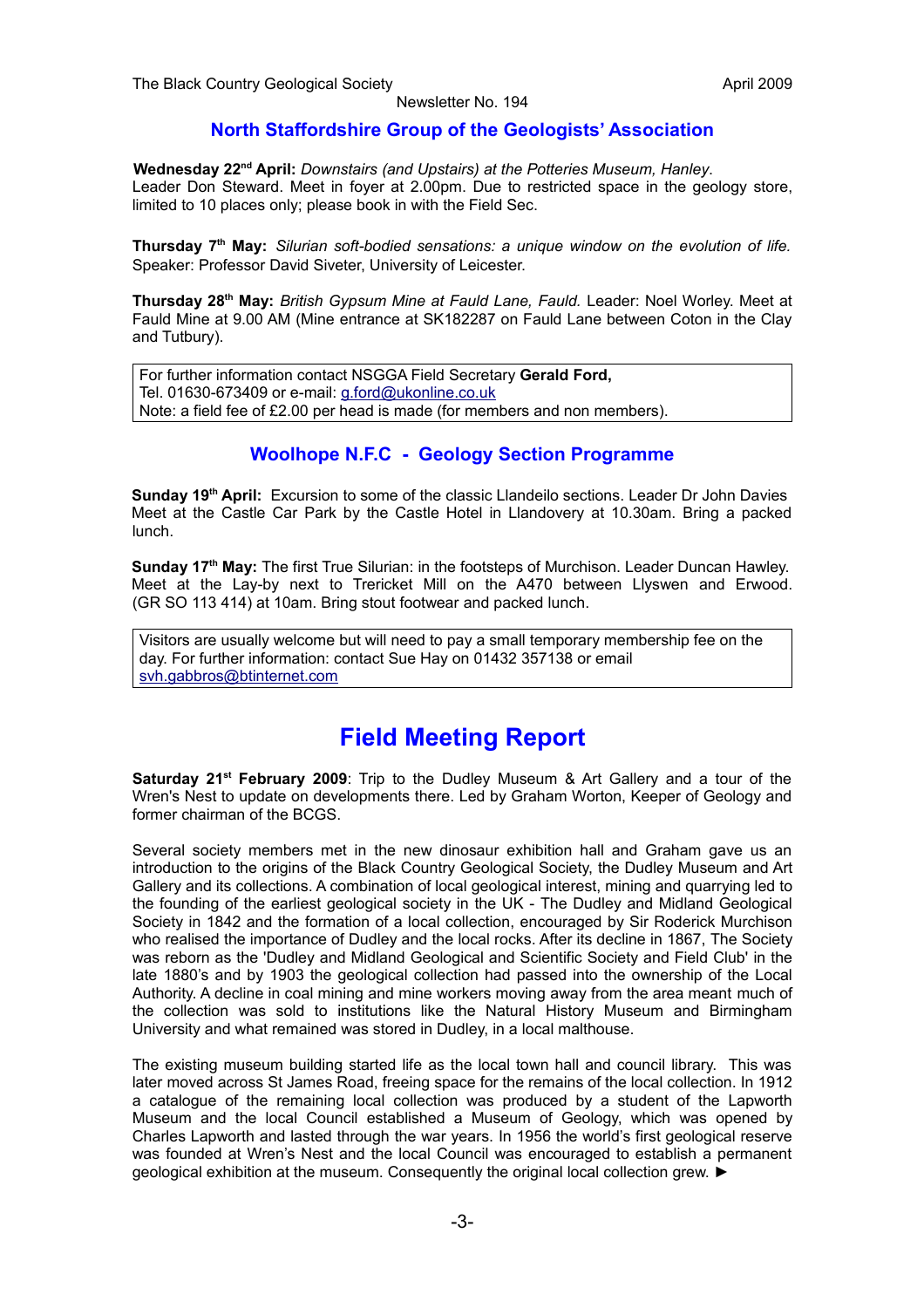In the 1970's and 1980's members of the BCGS set about saving the local collection, getting it properly stored and catalogued in the museum basement. Following a visit from the curators group of London, it was decided that the local collection, now housed in Gallery 8, should be kept in Dudley and a post of 'Keeper of Geology' established. Colin Read was the first Keeper of Geology at the museum and his insight and enthusiasm established the first temporary geological exhibition at Dudley museum in 1988 called 'Dinosaurs'. This brought the subject of geology to the notice of local people and school children.

Next, Graham took us on a tour of the museum. Today, space and funding are the main controls on the appearance of the museum. The loss of the museum's first time trail in 2004, to dry rot, started a trend of reorganisation to create new space. After fighting the council to prevent this newly created space from being made into a tourist information centre, Graham and the museum staff transformed it into a ground floor gallery dedicated to general geology, and the importance of Black Country geology in particular. Displays have been created as economically as possible, in-house, making the best use of limited space, so only the most eye catching specimens are exhibited. Over 1500 specimens are on show in the museum, which acts as an important source of education. The museum still relies on the support of the BCGS and our own Spencer Mather has played an important part in providing a display of precious gemstones. Graham told us of his intention to recognise members of BCGS and others who have made important contributions to the museum, by adding their names to the displays.

A recent acquisition of storage and research space at Himley Hall, has enabled museum staff to empty old storerooms and open up new galleries, increasing the number from 4 to 9. Gallery 3, formerly the old specimen store, now contains temporary six week exhibitions. Later in the year it will house a display dedicated to Charles Darwin planned to coincide with September's Rock and Fossil Festival. The old storeroom above Gallery 1, formerly housing some 1500 canvasses, is being opened up as a new education room. Upstairs, Gallery 8 houses the remaining local collection and various Quaternary exhibits including a full scale Woolly Mammoth. This gallery is being dedicated to climate change. On the opposite side of the corridor a former office provides a space dedicated to showcasing accumulated research and demonstrating research techniques to the public. Graham intends that the role of the museum should be to continue to popularise and publicise geology to the general public.

Graham showed us the basement office, previously the workshop, but now a board room and store room housing a technical library and Black Country mining archive, being put together by Graham. Here he told us about his involvement with the WROSNE Project in July 2008, which helped the youth living around Wren's Nest to develop socially with an appreciation for what is on their doorstep. As a result of this project levels of vandalism on the reserve, crime and infighting on the two estates appear to have fallen.

Following on from the disappointment of the Big Lottery Fund, two main conservation projects are commencing on the Wren's Nest. The first is called 'Ripples Through Time' and involves clearing out upper caverns of the Seven Sisters and installing a walkway, railings and visitor centre. The second project involves stabilising the Cathedral Cavern and the 220 foot Step Shaft. The gallery has remained untouched for 150 years and requires quick and careful work to stabilise and preserve it.

After lunch we met at the Mons Hill Campus on the Wren's Nest Nature Reserve. Graham took us round the reserve and told us about new additions to the geological trail and measures to improve access and public information whilst reducing vandalism, in accordance with the requirements of the Heritage Lottery Fund.

Society members wishing to volunteer their services to help with these projects, once work starts, should please contact Graham. Meanwhile I would like to thank Graham for his time and for a very interesting visit to the home of the BCGS. ■ *Andrew Harrison*

**If you have not yet renewed, please send your subscriptions to the Treasurer: Mike Williams, The Bungalow, Parkdale West, Wolverhampton, WV1 4TE Rates: Individual £20, 'Family' £30, Full time student £5, Group/ Company £35**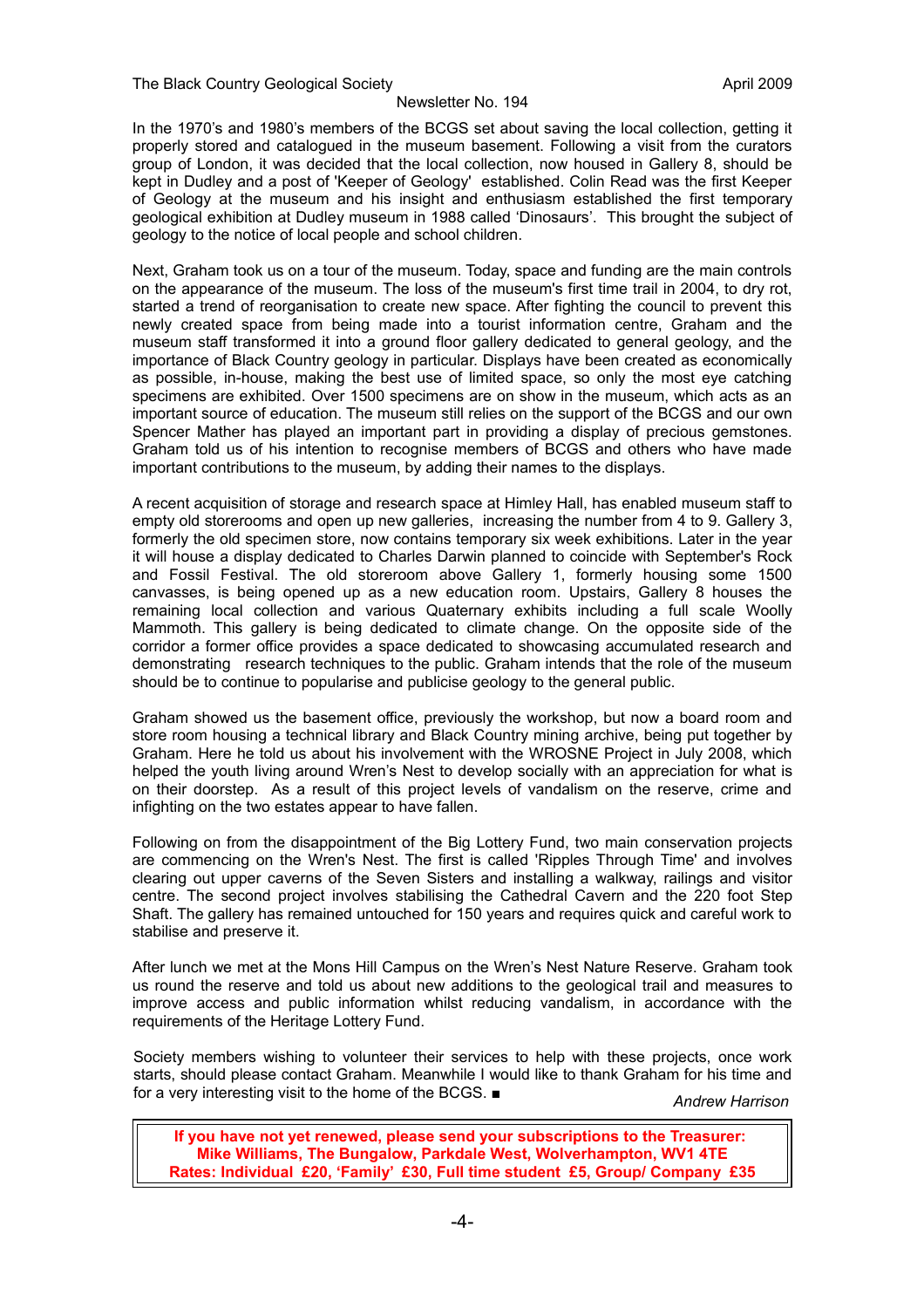# **The Dudley Bug**

# **Welcome**

Hello and thank you for the comments regarding our first section, we were pleased to hear how much everyone liked it. This time round we are going back to the formation of the Earth and have included another Word Search along with the answers for the Earthquake one (Issue 193). Any comments and suggestions for topics to include here will be very welcome. *Chris and Alison*

# **Origins of the Earth**

As we all probably know, the Earth was formed during the Hadean period dated at 4.56 billion years before present (BP). The way in which we can date the Earth is by studying meteorites derived from the asteroid belt. Almost all meteors have been dated around 4.4 – 4.6 billion years BP. Moon rocks have also been dated as 4.5 – 4.4 billion years BP. This suggests that most bodies in the solar system were formed at approximately the same time.

A model for the formation of the Sun, proposed by Kant (1755) states that interstellar clouds of dust and gas, known as a nebula began to collapse possibly due to a nearby super nova. The spinning disc contained >90% of its mass in the centre. Heat was released due to the collisions between particles and release of gravitational energy. The increased heat promoted nuclear fusion, and this was the beginning of the Sun. The remaining particle disc continued spinning; the particles began to stick together by a process of accretion. The heat energy released caused differentiation between the core and the mantle and a temperature of 20,000°C throughout the early Earth. The surface of the Earth contained a mixture of iron, sulphur and silicates at 960°C.

During the period of formation there were many collisions of planetesimals, reducing the total number to the present day 8 (not Pluto) in the solar system. This is believed to be how our Moon came to being, by a gigantic collision between Earth and **Thea.** Thea was about the size of Mars**.** Our Moon is unique because of its large size (25% of the Earth) and low density. The crust is composed of Anorthosite on the pale highlands, with a thickness up to 100km, with basalt up to 2km thick forming the darker lowland regions. The rock types indicate that mostly mantle material was ejected and accretion condensed the particles into the Moon.

This is a very brief overview of the origins of the Earth and Moon. The basic theories are covered but further references can be provided upon request in the next issue.

# **Note Regarding the Last Dudley Bug**

We received a query about what  $M_L$  meant from our section in the last issue.  $M_L$  is the Richter local magnitude. This is used when trying to define the intensity of a local earthquake, which can in fact be up to 600Km away. Basically it is the localised effect of an earthquake such as the amount a building shakes etc. This is a scale which the BGS frequently use when locating and describing UK earthquakes. For more information see:

**<http://www.earthquakes.bgs.ac.uk/earthquakes/education/faqs/faq15.html>**

# **Next time in the Dudley Bug**

The status of the Plio-Pleistocene Boundary and the Quaternary. Will the boundary be moved to 2.6Ma? Plus the answers from this issue's Word Search.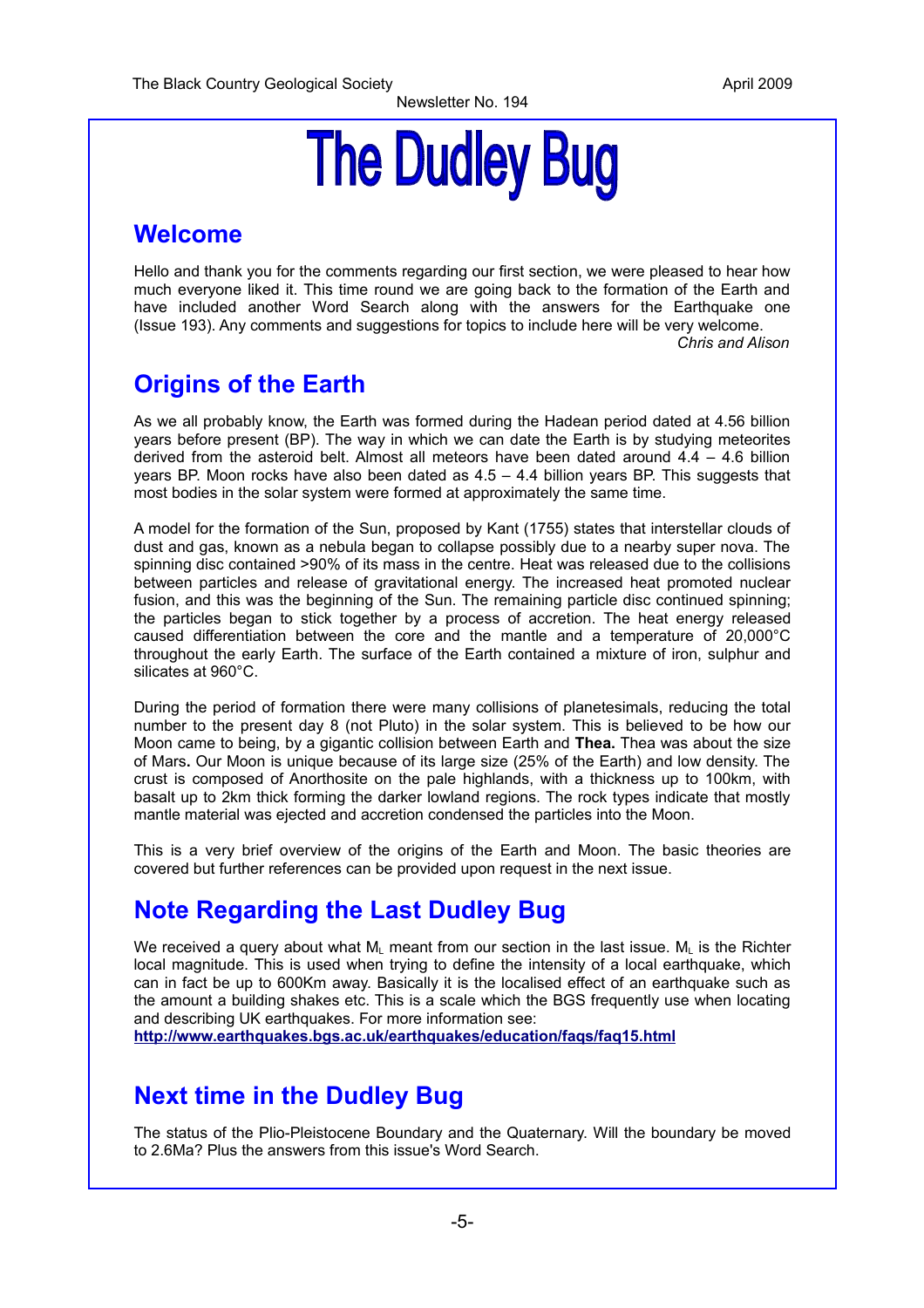# **Origins of the Earth Word Search**

Can you find the following 10 words in this word search? They run vertically, horizontally and diagonally and can be found backwards too! Good luck. The answers will be in the next newsletter.

| •Accretion   |
|--------------|
| •Anorthosite |
| •Chondrite   |
| •Core        |
| •Hadean      |

•Mantle •Nebula •Orbit •Planetesimal •Supernova

| B            | F | Y            | Κ            | L            | X | C            | H            | $\circ$      | N | D | $\mathsf{R}$ | I | T           | E            |
|--------------|---|--------------|--------------|--------------|---|--------------|--------------|--------------|---|---|--------------|---|-------------|--------------|
| $\mathsf{C}$ | H | L            | T            | H            | S | C            | Υ            | $\mathsf{R}$ | H | B | N            | O | A           | B            |
| P            | C | D            | F            | T            | A | P            | O            | L            | B | T | T            | D | A           | Η            |
| L            | H | M            | Α            | T            | L | D            | F            | V            | B | O | E            | U | I           | C            |
| Α            | M | B            | P            | S            | U | P            | E            | $\mathsf{R}$ | N | O | V            | A | W           | S            |
| N            | H | $\mathsf{R}$ | H            | A            | V | Y            | E            | A            | L | J | Н            | C | $\mathbf S$ | C            |
| E            | H | F            | O            | P            | M | F            | B            | N            | N | M | L            | C | P           | $\mathsf{N}$ |
| T            | W | T            | O            | O            | A | A            | P            | A            | E | I | J            | R | Н           | E            |
| E            | P | $\mathsf{R}$ | $\mathsf{R}$ | R            | C | B            | N            | W            | H | S | T            | E | A           | B            |
| S            | L | T            | J            | В            | X | X            | U            | T            | L | Y | U            | T | D           | U            |
| I            | A | B            | G            | $\mathbf{I}$ | Q | N            | G            | V            | L | B | O            | T | E           | L            |
| M            | В | H            | C            | T            | A | O            | C            | E            | B | E | O            | O | G           | A            |
| A            | T | U            | E            | T            | I | S            | O            | H            | T | R | O            | N | A           | L            |
| L            | J | E            | Υ            | B            | I | $\mathsf{R}$ | $\mathsf{R}$ | Κ            | M | Q | P            | A | B           | U            |
| E            | W | R            | T            | R            | J | W            | E            | Y            | C | P | T            | E | N           | M            |

# **Earthquake Word Search**

**Answers from Newsletter 193**

| $\mathbf{z}$<br>E<br>$\mathbf{C}$<br><b>M</b><br>$\Gamma$<br>$\overline{\mathbf{z}}$<br>п<br>٠<br>Α<br>S<br>L<br>G<br>ŧ<br>O<br>U<br>V<br>Т<br>C<br>Ε<br>V<br>J<br>Н<br>N<br>Н<br>1<br>н<br>A<br>Ŧ<br>Τ<br>F<br>S<br>E<br>S<br>W<br>Q<br>A<br>X<br>A<br>D<br>\$<br>I<br>T<br>$\Delta$<br>$\overline{R}$<br>$\Delta$<br>K<br>Æ<br>$\Omega$<br>п<br>Æ<br>G<br>R<br>$\blacktriangle$<br>F<br>N<br>N<br>F<br>M<br>$\vee$<br>H<br>N<br>R<br>L<br>U<br>A<br><b>ID</b><br>ś<br>S<br>S<br>Y<br>Η<br>Н<br>A<br>$\overline{C}$<br>K<br>ΠI<br>Q<br>$\circ$<br>F<br>B<br>R<br>N<br>B<br>н<br>W<br>С<br>F<br>M<br>A<br>L<br>Œ<br>$\overline{C}$<br>E<br>u<br>S.<br>E<br>F<br>S<br>$\Omega$<br>Y<br>V<br>G<br>Н<br>R<br>Ē<br>Ζ<br>Η<br>Z<br>N<br>H<br>N<br>X<br>н<br>m<br>M<br>Α<br>D<br>Р<br>$\overline{1}$<br>$\Omega$<br>$\overline{\mathcal{L}}$<br>G<br>Ś<br>$\mathbf{M}$<br>M<br>¢<br>E<br>٠<br>E<br>Ś<br>G<br>E<br>$\mathsf{R}$<br>C<br>$\mathsf{R}$<br>U<br>F<br>N<br>L<br>A<br>$\mathbf{U}$<br>ıМ<br>q<br>S<br>D<br>S<br>F<br>A<br>D<br>A<br>V<br>$\Omega$<br>Α<br>M<br>Т<br>S<br>P<br>Κ<br>$\mathbf C$<br>N<br>н<br>P<br>B<br>т<br>G<br>$\Phi$<br>$\Gamma$<br>H<br>F<br>R<br>T<br>F<br>$\mathsf{R}$<br>Z<br>N<br>U<br>B<br>F<br>A | $\mathcal{A}$ | п | J | υ | v | э | <b>VV</b> | c | п | ۲ | Α  |
|-------------------------------------------------------------------------------------------------------------------------------------------------------------------------------------------------------------------------------------------------------------------------------------------------------------------------------------------------------------------------------------------------------------------------------------------------------------------------------------------------------------------------------------------------------------------------------------------------------------------------------------------------------------------------------------------------------------------------------------------------------------------------------------------------------------------------------------------------------------------------------------------------------------------------------------------------------------------------------------------------------------------------------------------------------------------------------------------------------------------------------------------------------------------------------------------------------------------------------|---------------|---|---|---|---|---|-----------|---|---|---|----|
|                                                                                                                                                                                                                                                                                                                                                                                                                                                                                                                                                                                                                                                                                                                                                                                                                                                                                                                                                                                                                                                                                                                                                                                                                               |               |   |   |   |   |   |           |   |   |   | K  |
|                                                                                                                                                                                                                                                                                                                                                                                                                                                                                                                                                                                                                                                                                                                                                                                                                                                                                                                                                                                                                                                                                                                                                                                                                               |               |   |   |   |   |   |           |   |   |   | P  |
|                                                                                                                                                                                                                                                                                                                                                                                                                                                                                                                                                                                                                                                                                                                                                                                                                                                                                                                                                                                                                                                                                                                                                                                                                               |               |   |   |   |   |   |           |   |   |   | Α  |
|                                                                                                                                                                                                                                                                                                                                                                                                                                                                                                                                                                                                                                                                                                                                                                                                                                                                                                                                                                                                                                                                                                                                                                                                                               |               |   |   |   |   |   |           |   |   |   | \$ |
|                                                                                                                                                                                                                                                                                                                                                                                                                                                                                                                                                                                                                                                                                                                                                                                                                                                                                                                                                                                                                                                                                                                                                                                                                               |               |   |   |   |   |   |           |   |   |   |    |
|                                                                                                                                                                                                                                                                                                                                                                                                                                                                                                                                                                                                                                                                                                                                                                                                                                                                                                                                                                                                                                                                                                                                                                                                                               |               |   |   |   |   |   |           |   |   |   |    |
|                                                                                                                                                                                                                                                                                                                                                                                                                                                                                                                                                                                                                                                                                                                                                                                                                                                                                                                                                                                                                                                                                                                                                                                                                               |               |   |   |   |   |   |           |   |   |   |    |
|                                                                                                                                                                                                                                                                                                                                                                                                                                                                                                                                                                                                                                                                                                                                                                                                                                                                                                                                                                                                                                                                                                                                                                                                                               |               |   |   |   |   |   |           |   |   |   | И  |
|                                                                                                                                                                                                                                                                                                                                                                                                                                                                                                                                                                                                                                                                                                                                                                                                                                                                                                                                                                                                                                                                                                                                                                                                                               |               |   |   |   |   |   |           |   |   |   |    |
|                                                                                                                                                                                                                                                                                                                                                                                                                                                                                                                                                                                                                                                                                                                                                                                                                                                                                                                                                                                                                                                                                                                                                                                                                               |               |   |   |   |   |   |           |   |   |   | B  |
|                                                                                                                                                                                                                                                                                                                                                                                                                                                                                                                                                                                                                                                                                                                                                                                                                                                                                                                                                                                                                                                                                                                                                                                                                               |               |   |   |   |   |   |           |   |   |   | R  |
|                                                                                                                                                                                                                                                                                                                                                                                                                                                                                                                                                                                                                                                                                                                                                                                                                                                                                                                                                                                                                                                                                                                                                                                                                               |               |   |   |   |   |   |           |   |   |   |    |
|                                                                                                                                                                                                                                                                                                                                                                                                                                                                                                                                                                                                                                                                                                                                                                                                                                                                                                                                                                                                                                                                                                                                                                                                                               |               |   |   |   |   |   |           |   |   |   | D  |
|                                                                                                                                                                                                                                                                                                                                                                                                                                                                                                                                                                                                                                                                                                                                                                                                                                                                                                                                                                                                                                                                                                                                                                                                                               |               |   |   |   |   |   |           |   |   |   |    |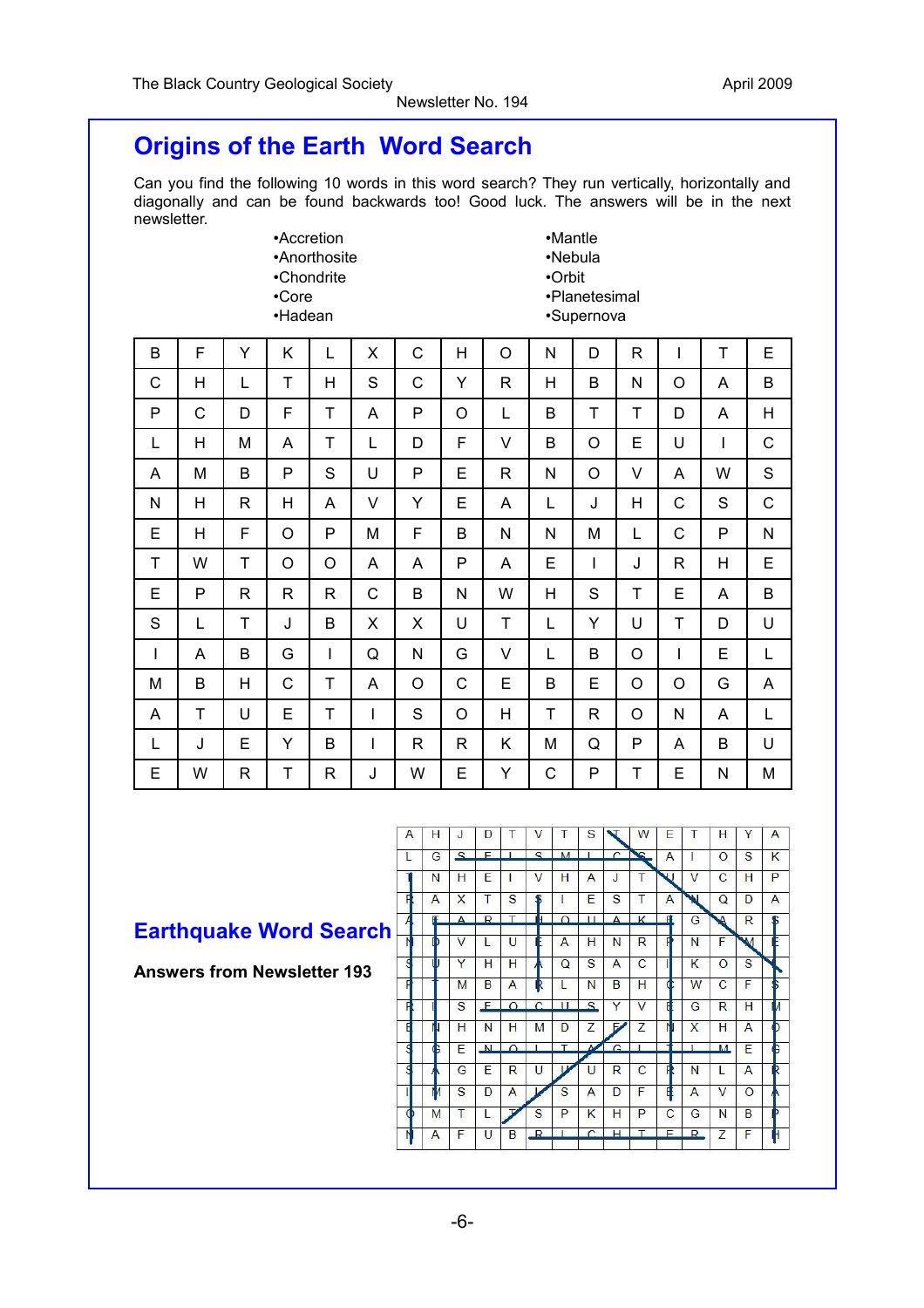#### **Editorial**

# **Rescue and Regeneration at the Wren's Nest**

Not only does the Black Country boast some of the country's finest geology and industrial archaeology, but it is currently blessed with a team of visionary leaders with far reaching plans to lift the area out of its post-industrial decline. An ambitious programme of conservation and regeneration was devised several years ago, and given a major boost in 2007 when the 'Black Country Urban Park' reached the final 4 in the People's Lottery competition, with a prize of £50m. Central to the lottery bid was the 'Strata' project to renovate the Wren's Nest and associated limestone mines. Coming 2nd in a 'winner takes all' competition was a bitter disappointment, but the 'Strata' vision lived on, thanks in no small measure to one of its creators and tireless champion, Graham Worton, Keeper of Geology at Dudley Museum and Art Gallery.

Graham has kindly given his time recently to bring BCGS members up to date with developments at the Museum and Wren's Nest, in a field visit *(see Andy Harrison's report above)* and at an indoor presentation. Those of us who were present at these events could hardly fail to be inspired by the mind boggling scope of the Strata project, and Graham's indomitable determination to see it come to fruition.

#### **The Background and Vision for the future**

Most of our readers will need no introduction to the geological importance of the Wren's Nest. In a nutshell, the story starts in the Silurian period with the deposition of the Wenlock limestones, which were later folded, and outcrop at the Wren's Nest and Castle Hill. This rock has been exploited for centuries, but more intensely from the late  $17<sup>th</sup>$  century and throughout the  $int$ industrial age until demand dwindled in the  $20<sup>th</sup>$  century. The mines and quarries closed in the 1920s leaving a vast labyrinth of underground tunnels, caverns and interconnecting canals between Castle Hill and the Wren's Nest. The geological importance of this legacy was quickly recognised, and in 1956 the Wren's Nest became the first geological National Nature Reserve.

In the 1960's subsidence and collapse necessitated some strategic infilling of caverns. Part of the canal network to the NE of the Castle Hill ridge was restored and opened to the public in



1973 by the Dudley Canal Trust. This currently leads to the 'Singing Cavern', but the 'Strata' vision is to link the current network from a new canal side centre at Todd's End, via the restored Wren's Nest Tunnel to the largest underground canal basin in the UK - and probably in the world - dating from 1800 -1805. It lies deep below the eastern flank of the Wren's Nest hill, close to the vast Step Shaft gallery (also known as the 'Cathedral

Cavern'), which towers to a height of 20m. (see diagram, above). The spectacular Upper Wenlock formations, including ripple beds and a wealth of fossil bearing strata, would be illuminated, and there would be access to a higher gallery, the 'Minstrel's Gallery' for further stunning views.

From here there would be an inclined lift to the Seven Sisters mine in the Wren's Nest Nature Reserve at the surface. This in turn will have been restored and re-opened, with an interpretation centre and learning facilities. ►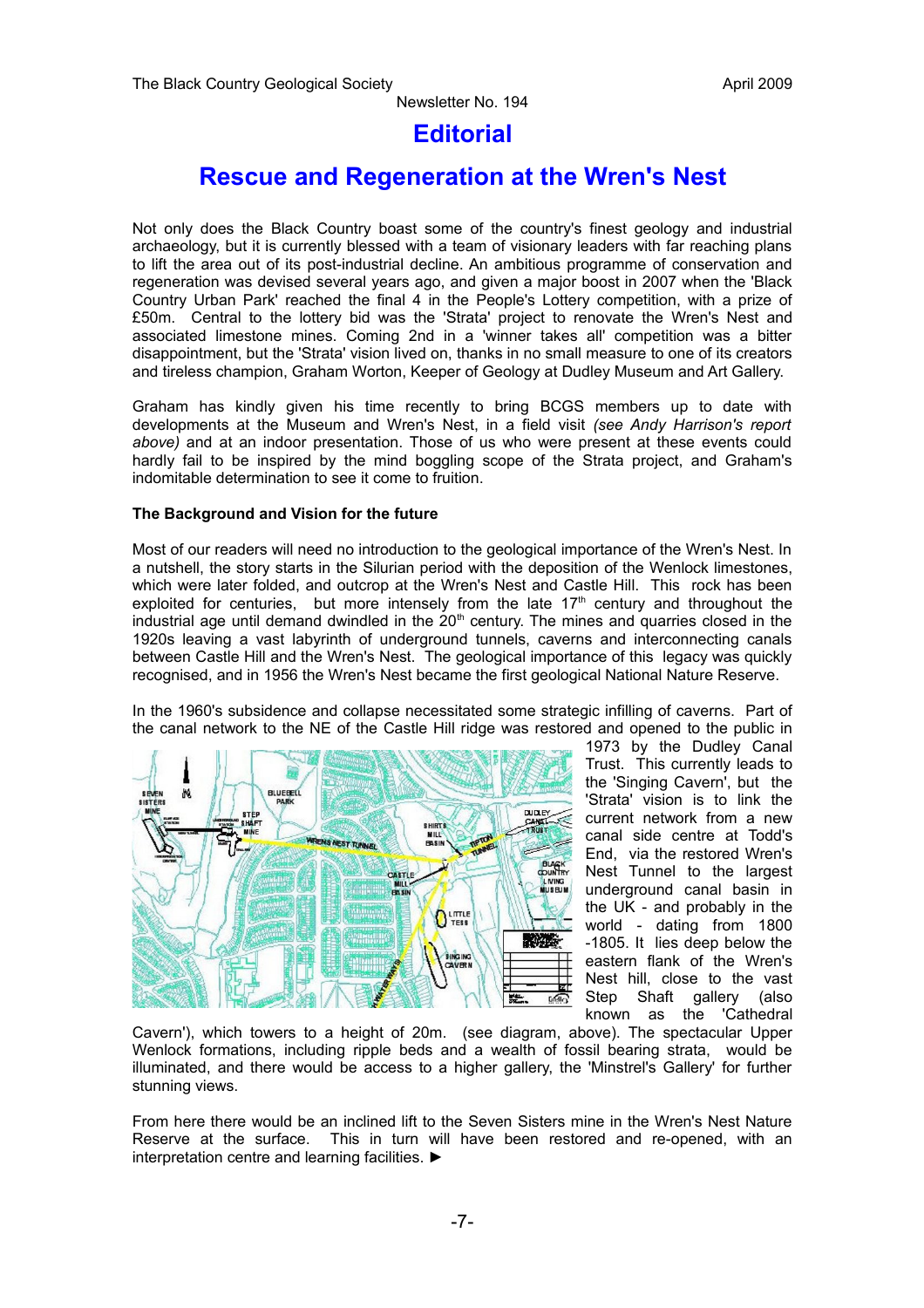#### **The reality for the Step Shaft Gallery**

In 2007 it became clear that the Step Shaft gallery was unstable, with the possibility that it might collapse completely within a few years. Immediate action was required, and Dudley Council agreed to a stabilisation plan which will at least spare this amazing hidden gem from the fate of the much larger cavern in the Lower Wenlock limestone to the west, now filled with concrete (see diagram, right). The cavern will be made safe without destroying the geology and archaeology. This will be done by drilling a



250/300mm vertical borehole into the gallery roof, and injecting approximately 3000m<sup>3</sup> of clean sand mixed with water. This can be moved around, and pumped out when/if resources become available to complete the project. There will be some rock reinforcement with 'shotcrete', and an access tunnel constructed to the 'Minstrels Gallery' (see diagram, below).

#### **10 day window for scientific research**

This work is due to start in May 2009, but the exciting news is that scientists are to be allowed access to record as much data as possible in a 10 day 'window of opportunity' before the stabilisation work begins. There will be luminaries from the worlds of engineering, geology and archaelogy, with strong representation from Birmingham and Keele universities, and Graham Worton very much to the forefront of the geology team.

Access for the engineers and scientists is in a make-shift lift via the Step Shaft, which originally



housed a spiral staircase. Preliminary investigations have revealed that the Wren's Nest Tunnel is in excellent condition, though the water level is currently too high. Some of the original steps are still in place at the bottom of the Step Shaft, along with the original timber walkway at the side of the basin. Earlier this year a borehole revealed that the highest of the 3 galleries (see diagram, above) was crumbling, but that the middle gallery (the 'Minstrels

Gallery') was stable, with no collapsed material blocking access into the Step Shaft Gallery.

During these 10 days, there will be feverish activity to undertake an archaeological dig, log the exposed geological formations in detail, collect macro and micro fossils, and numerous samples for subsequent scientific research and analysis. In addition to this, interesting geological features will be replicated using a special solvent-free resin. Preliminary tests using this technique have produced excellent results. There will be a complete photographic survey of the mine, and a laser camera will produce 3D images to create a virtual tour of the cavern. This will later be displayed at the Dudley Museum and Art Gallery.

Finally, the entire rock surface will be covered with geotextile to protect it from damage, particularly staining, from the sand. The stabilisation will take about 16 weeks to complete, and then the cavern will sleep, and wait...

#### **A Face Lift for the Wren's Nest and Seven Sisters Mine**

There is more positive news for the Wren's Nest. After the failed People's Lottery bid, Dudley Council reverted to a phased approach for its 'Strata' vision, focussing on the Wren's Nest NNR and in particular the Seven Sisters Mine. A proposal called 'Ripples through Time' was submitted to the Heritage Lottery Fund, and in September 2008, nearly £800.000 was secured for the first phase of the project. ►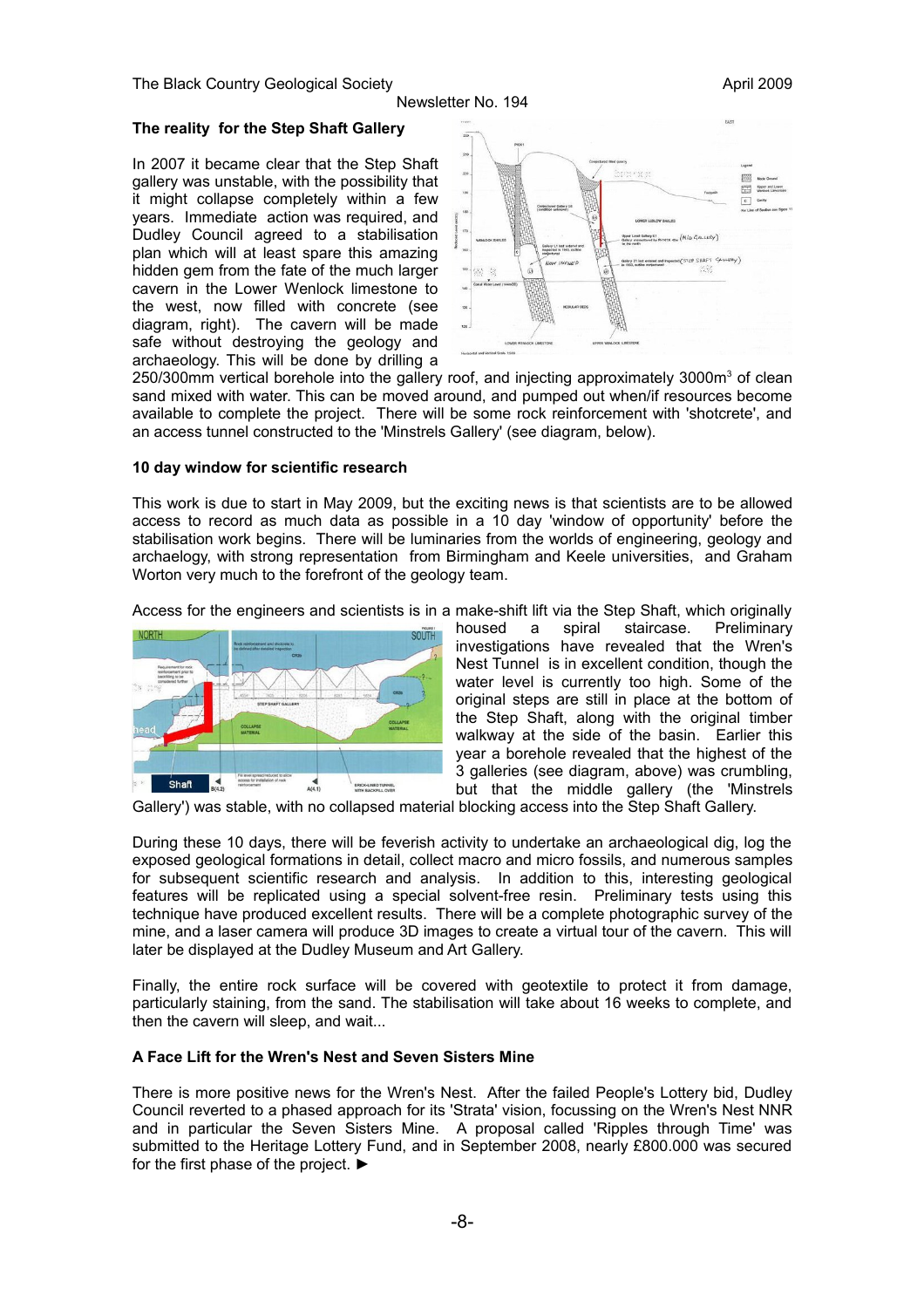The Black Country Geological Society April 2009 April 2009

Newsletter No. 194



*Long term 'Strata' vision for the Seven Sisters*

Although the Seven Sisters is a Scheduled Monument which formerly had public access, rock falls over the last few decades made it increasingly unstable and the area has been fenced off for the last 7 years After stabilisation to make the caverns safe again, access will be re-established, walkways and viewing platforms installed, and an interpretation and education centre built inside the cavern. There will be outreach programmes, a website, downloadable learning packages (including podcast), guided walks, talks and special events.

Extending beyond the Seven Sisters, entrances, paths, steps and fencing will be renovated, with improved access throughout the NNR. There will be site-wide interpretation through robust panels. A Learning and Community Development Officer will be appointed to develop the education programme, encourage volunteers, and help establish a Community Partnership Group, with particular emphasis on encouraging the involvement of local young people.

These are exciting times for the Black Country, and through these pages I will try to keep you up to date as events unfold. We must try to share Graham's unflinching optimism that the full 'Strata' project will be completed in his lifetime. ■

*Julie Schroder*

#### **Acknowledgements and further reading:**

Graham Worton: photos, diagrams and data Dudley Council web site news:  $18<sup>th</sup>$  and  $26<sup>th</sup>$  March Geological Society, Geoscientist Online: 'Wren's Nest Feathered'.

# **Some Thoughts on Darwin**

#### **Part 2: The Influence of Erasmus Darwin and Geology on Darwin's theory**

#### **Erasmus's Contribution**

Darwin's grandfather, Erasmus, was a great influence on his grandson, having written several volumes such as 'The Loves of Plants' in 1789, and 'The Economy of Vegetation' in 1792 (often called 'The Botanic Garden'). In 1794 he published Volume 1 of 'Zoonomia', setting out his ideas on evolution.

In his publications, Erasmus detailed evidence for the slow change of species in the past, and drew attention to the way both plants and animals had been changed by human beings, eg: breeding race horses, and improving crops by artificially selecting the ones with the most desired characteristics.



*Erasmus Darwin, 1792*

He also surely preceded his grandson when he wrote in 'Zoonomia', " ...some birds have acquired harder beaks to crack nuts, as the parrot. Others for the softer seeds of flowers, or the buds of trees, as the finches... " Charles Darwin is well known for his work on birds such as finches, describing how they differ in accordance with their adaptation to different environments.

Also in 'Zoonomia' Erasmus wrote the following: " Would it be too bold to imagine, that in the great length of time since the earth began to exist, perhaps millions of ages before the commencement of the history of mankind, would it be too bold to imagine, that all warm-blooded animals have arisen from one living filament, which the great first cause endued with animality, with the power of acquiring new parts, attended with new propensities... " ►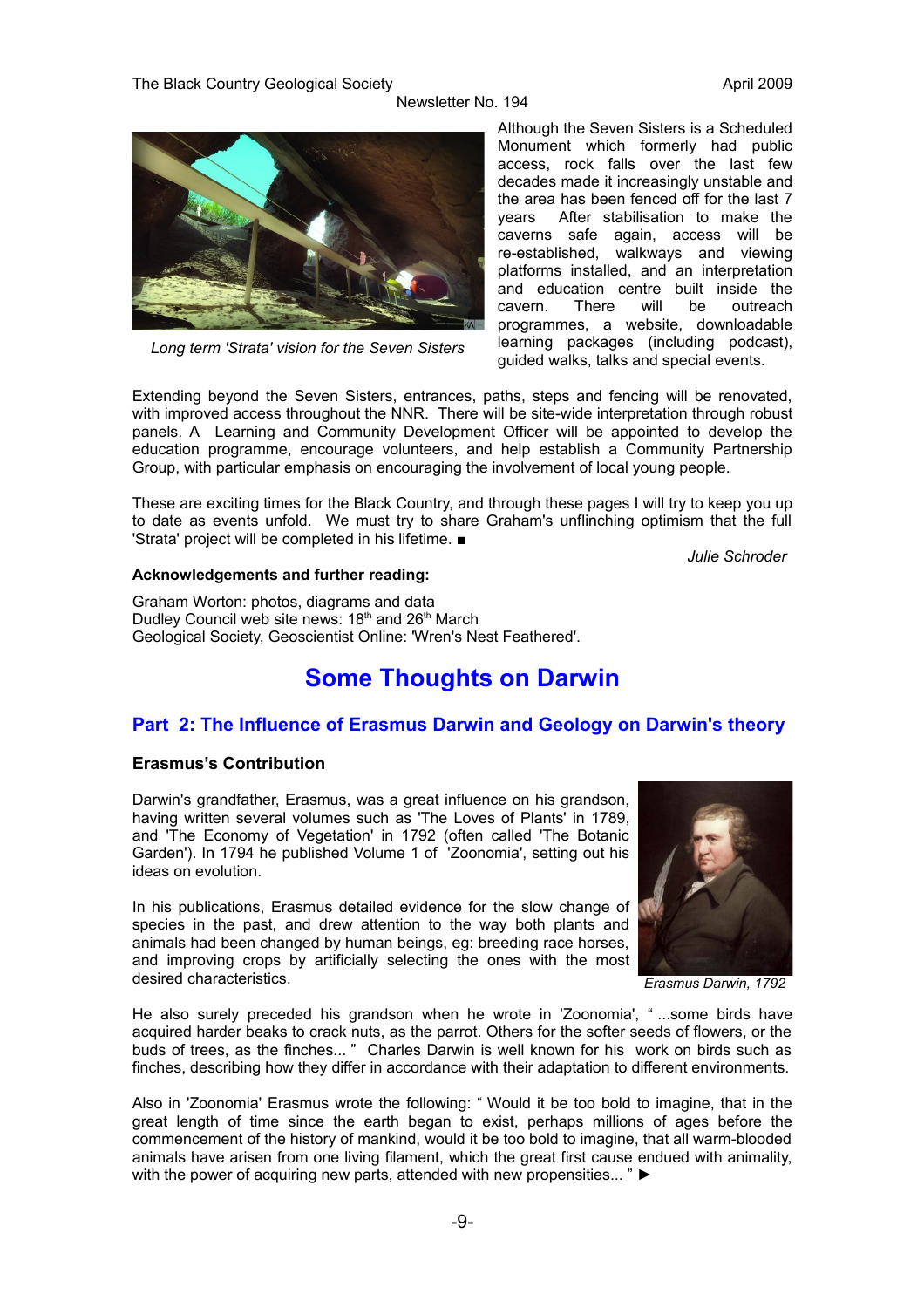His book, 'The Temple of Nature' was published after his death in 1803. It told, in verse form, how life evolved from a microscopic speck to the tremendous diversity of species today. He agreed with the Frenchman, Jean-Baptiste Lamarck, that the mechanism for evolution was acquired characteristics. He also continued to believe, perhaps with growing scepticism, in the prime mover, or creator, God. Once God had started everything, he did not interfere. His grandson had similar beliefs, until (as seems likely) late in life, when he stopped going to church.

Charles Darwin was clearly influenced by his grandfather's writings and ideas. It remained for him to use a life-time's observations and studies to develop his theory published in July 1859: " On the Origin of Species By Means of Natural Selection, or the Preservation of Favoured Races in the Struggle for Life.

#### **Geological Influence**

It was in the late 18th century and 19th century that the new science of Geology developed, and it had much influence on Darwin's ideas. James Hutton, from Edinburgh, developed the idea that the earth needed no act of violence, such as the biblical flood, to explain its origin and development, for it was clear that with enough time everything we see around us can be explained by natural processes. He had developed the principle of 'Uniformitarianism': " ...we find no vestige of a beginning – no prospect of an end. " This was in contrast with the other two contemporary theories of 'Neptunism' and 'Catastrophism'.

Another Scot, Charles Lyell, became known as the 'father of geology'. He became interested in geology whilst at Oxford. William Buckland and William Smith were his mentors. He graduated in 1828, and became a Fellow of the Geological Society. He subsequently travelled extensively in Europe with the eminent geologist, (Sir) Roderick Murchison. Lyell published his 'Principles of Geology' in July 1830, and in 1838 the 'Elements of Geology', the first modern text book on geology.

In Cambridge, Darwin became a close friend of the Revd. Professor of Botany, John Stevens Henslow, and indulged in his Friday evening field trips where they gathered many specimens. Darwin did not have any formal education in natural science, but he considerably impressed some of the most eminent scientists at Cambridge. After his studies in Cambridge, Henslow persuaded Darwin to accompany the Revd. Professor of Geology, Adam Sedgwick to North Wales. This was his only training in geology. He had also received a copy of Volume 1 of Lyell's 'Principles of Geology' which convinced Darwin of the 'Uniformitarian' approach to geology.

This seminal work was acknowledged by Charles Darwin as having an enormous influence on his ideas and his work on the Origin of Species. It is fitting that, as geologists, we recognise how our science shaped Darwin's ideas, and subsequently, the whole of science. ■

#### **Bibliography:**

| Gribbon, John   | History of Western Science 1543-2001:                                          |
|-----------------|--------------------------------------------------------------------------------|
|                 | The Folio Society, London 2006                                                 |
| Dickinson, H.W. | Matthew Boulton:                                                               |
|                 | TEE Publishing 1999, 1st printed 1936                                          |
| Darwin, Charles | On the Origin of Species By Means of Natural Selection.                        |
|                 | 1st Ed. 1859, Fourth Print 2006, The Folio Society C.U.P.                      |
| Uglow, Jenny    | The Lunar Men: The Friends Who Made the Future 1730-1810<br>Faber & Faber 2002 |
|                 |                                                                                |

*Gordon Hensman*

## **Day of Lectures at Birmingham University**

On Saturday 31st January a few BCGS members attended a day of lectures at Birmingham University, which was organised by the West Midlands Open University Geological Society. Overall the day was very enjoyable and worthwhile. ►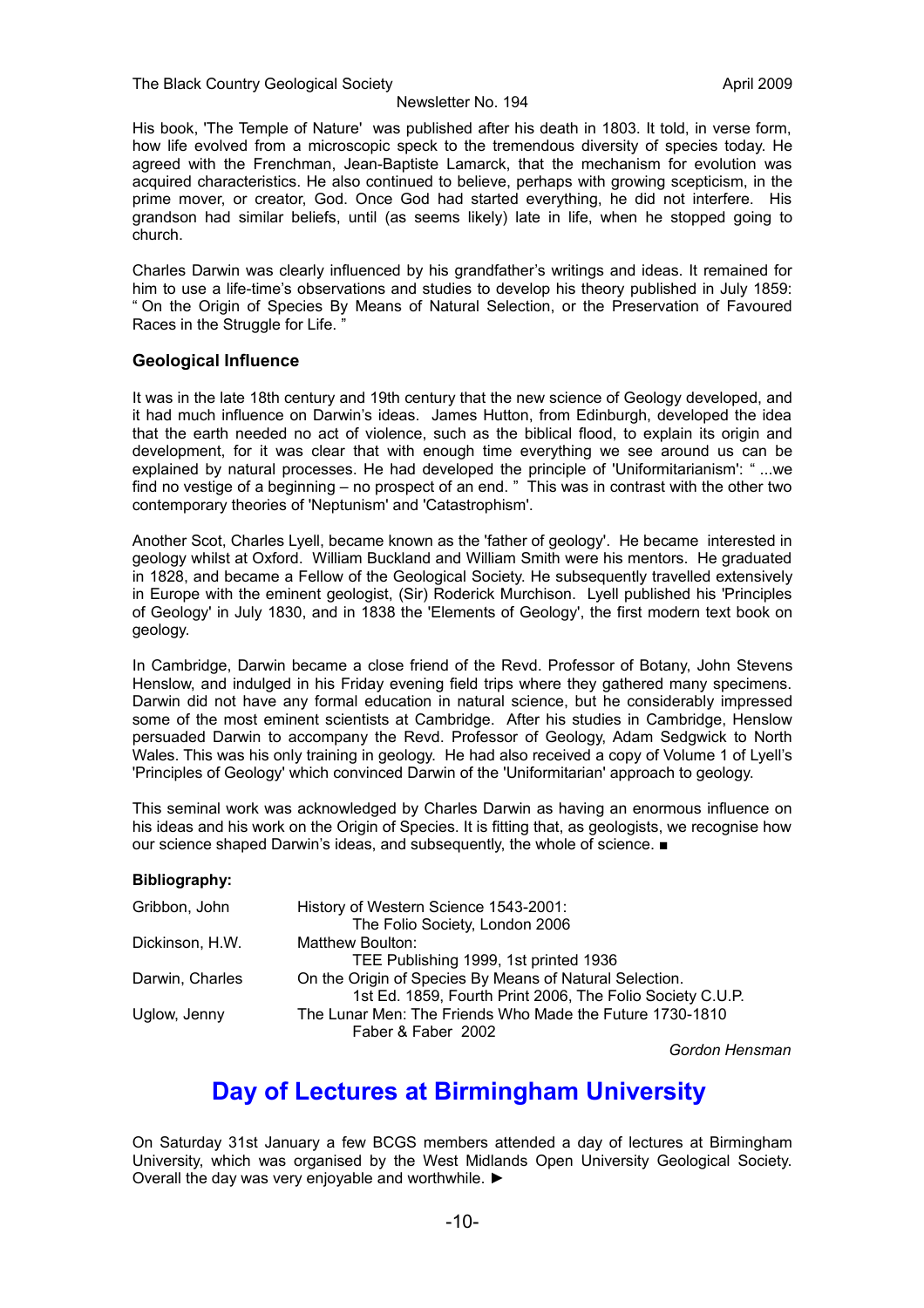Nick Schofield was the first lecturer, informing us about his research into how magma is stored and moves beneath the earth's surface. He has been working in the Karoo Basin in South Africa. With the aid of an aerial photograph and 3D glasses we were able to observe finger like structures on the sides of a sill. The conclusions of his research to date are threefold. Firstly, sills form a major part of the volcanic system. Secondly, magma fingers occur when the rock behaves like a fluid and thirdly, using field data alongside 3D seismic data has proved to be a powerful tool in detecting these structures.

The next lecture was by Dr David Bond (Leeds University) entitled *The Emeishan basalts and their role in the late Guadalupian mass extinction.* This research relates to Permo-Triassic mass extinction events in the Guizhou province of South China. The extinction coincides with the onset of explosive volcanism, the evidence for which is seen in ash bed formations and the extinction of the species which occupied this particular niche. The volcanic deposits are unlike flood basalts; they are Mafic Volcanic Deposits (MVD) which were full of gas and explosive, especially when in contact with water. There is evidence of volcanic activity in the sea from pillow lavas, and on land.

After a short break, Dr. Clare Warren from the Open University gave a lecture entitled *Up and Down the Escalator: Continental Collision and Exhumation of Ultra-High-Pressure Rocks*. This area of study examined how material travels from inside the earth to the surface and Clare has been involved in setting up a model to demonstrate the movement.

Following lunch, Dr Chris Carlon, Head of Geosciences and Strategy at Anglo-American plc, gave a lecture about mining the ocean floor for diamonds and gold. Diamonds are to be found on the surface of the desert in the Sperrgebiet coastal region of Namibia. The diamonds have been brought to the surface by igneous intrusions followed by erosion periods which brought the diamonds down to the sea. They were first discovered in 1928 in beach deposits. The diamonds are mined in 100 metres of water 35 km out to sea. Today 350 sites for gold mining are known. In addition to gold and diamond placers, there are many resources in the ocean such as manganese salts, gypsum, halites, titanium.

The final lecture was by Dr Fred Witham (University of Bristol): *Volcanic gas emissions as indicators of volcanic behaviour and hazards.* We were particularly interested in the content of this lecture due to our own experiences with volcanic gases! Dr. Witham drew our attention to many examples of volcanoes and lakes which have caused problems in the past, such as Lake Nyos. Dr Witham taught us was how to make an interesting demonstration to wake people up using a bottle of pop. He demonstrated an earthquake and the escape of various gases. ■

*Sue Fairclough*

## **Geobabble**

Geobabble has often talked about the origin of geological terms, usually the more bizarre. Fossil taxonomic names are frequently the most interesting, which is why I was pleased to come across a brief study guide; *'Etymology for Palaeobiologists'* by *Leila Battison.* Leila studied geology in Stourbridge and then Oxford and is carrying out research into palaeontology at that university. The classical derivation for fossil names is well known and quite logical, for example *Belemnite* comes from the Greek *belemnon,* dart or javelin shaped. *Orthoceras* also has Greek roots; *orthos –* straight and *keratos –* horn. Many names end in *ites* which is Greek for *connected with,* so when used with *halys,* meaning 'chain', we get *Halysites,* the chain coral. Likewise, *Favosites,* another common coral in the Wenlock limestone is derived from *favorum,* meaning *'*to show support'; but hang on, isn't *favorum* Latin? It certainly is; the Victorian geologists, so strict about the names being classical sometimes mixed Latin and Greek. Explore some derivations yourself; Leila recommends the Online Etymology Dictionary on [www.etymonline.com](http://www.etymonline.com/) And what about the Dudley bug – Calymene? It is from the Greek, kalyptein meaning covered, and mene – moon. ■

*Bill Groves*